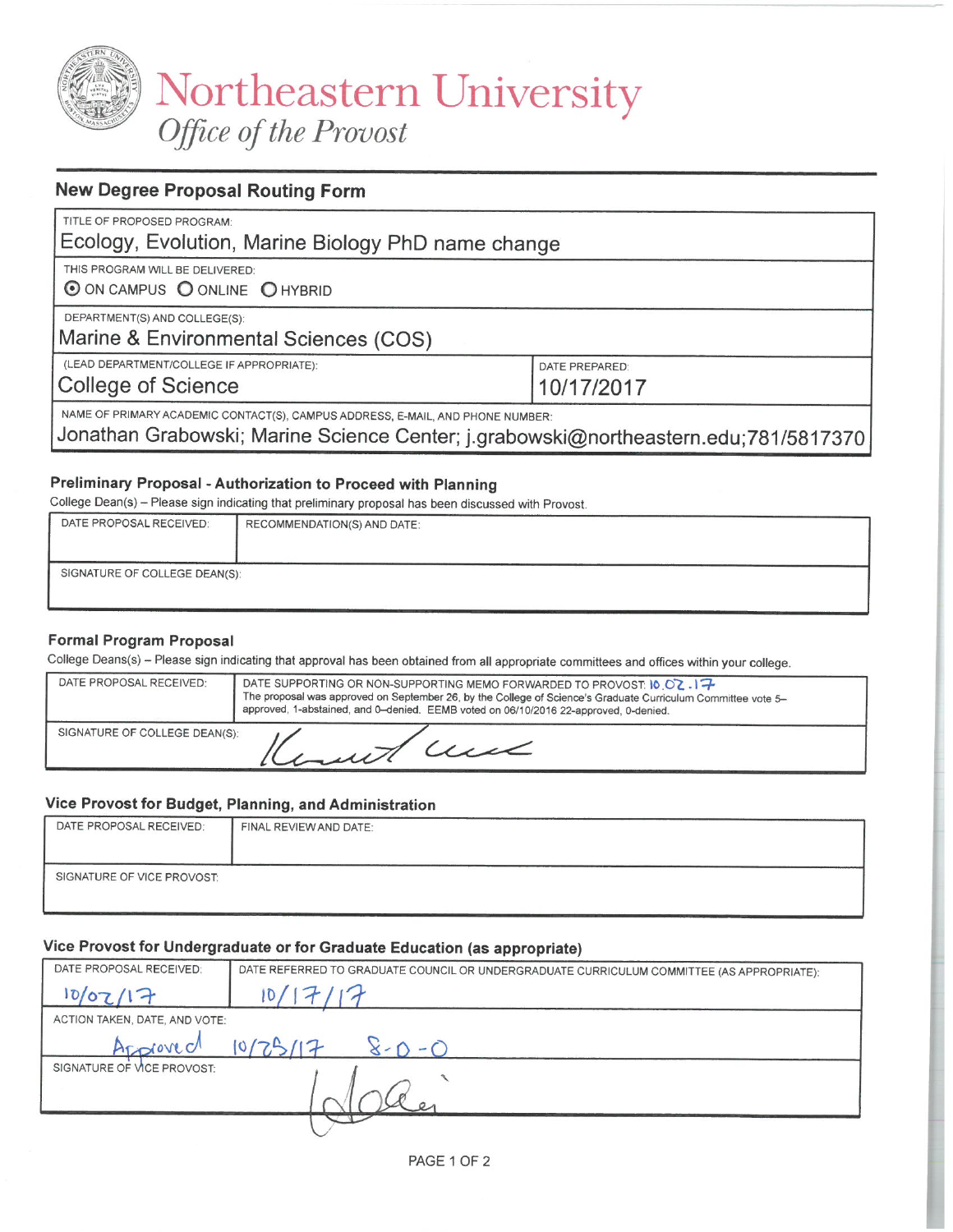**Proposal for changing the Northeastern University Ecology, Evolution, and Marine Biology (EEMB) PhD Program to a PhD in Marine and Environmental Sciences with concentrations in (a) Ecology and Evolutionary Biology, (b) Sustainability Sciences, (c) Geosciences, and (d) Marine Sciences.**

July 2017

### **Program change description**

**Current name:** PhD in Ecology, Evolution and Marine Biology

**Proposed name:** PhD in Marine and Environmental Sciences with concentrations in (a) Ecology and Evolutionary Biology, (b) Sustainability Sciences, (c) Geosciences, and (d) Marine Sciences. The Department of Marine and Environmental Sciences voted unanimously to change its existing PhD in Ecology, Evolution, and Marine Biology to adopt the above name on June 9, 2016.

**Overall Rationale:** We are proposing to change the name of our PhD program for the following reasons: (1) The name change would broaden the disciplines covered by our program to better capture the expertise of our current department and to encompass the future faculty that we envision hiring in the coming years. The revised name would better position us to compete for top students applying to PhD programs across a broader range of marine and environmental science topics that are increasingly relevant to society. (2) The proposed name aligns perfectly with our department's name, thereby creating stronger synergies between our undergraduate and graduate programs. (3) The proposed name would better position our current and future faculty hires to recruit PhD graduate students. Many students, particularly those in the physical sciences, view our current program name as too narrow; the bottom line is that our current program name is too limited in its ability to reflect our true research capabilities. For example, we currently have, and anticipate hiring more, faculty in specific areas (e.g., geosciences, sustainability sciences) who are unable to recruit the top students in their disciplines because students have expressed reservations about receiving a PhD in Ecology, Evolution and Marine Biology. The proposed name change would fully address this concern, thereby setting up all of our current and future faculty members to successfully recruit the best and brightest graduate students available.

**Justification for specific concentrations**: Concentration (a) "Ecology and Evolutionary Biology" is similar to our existing program except that it does not include Marine Biology. This program will appeal to current and future students most interested Ecology and Evolution. We have several faculty that currently have and are recruiting new students in this area. Concentration (b) "Sustainability Sciences" is not currently represented by our current program name. However, we have several faculty that have students working in this area. For faculty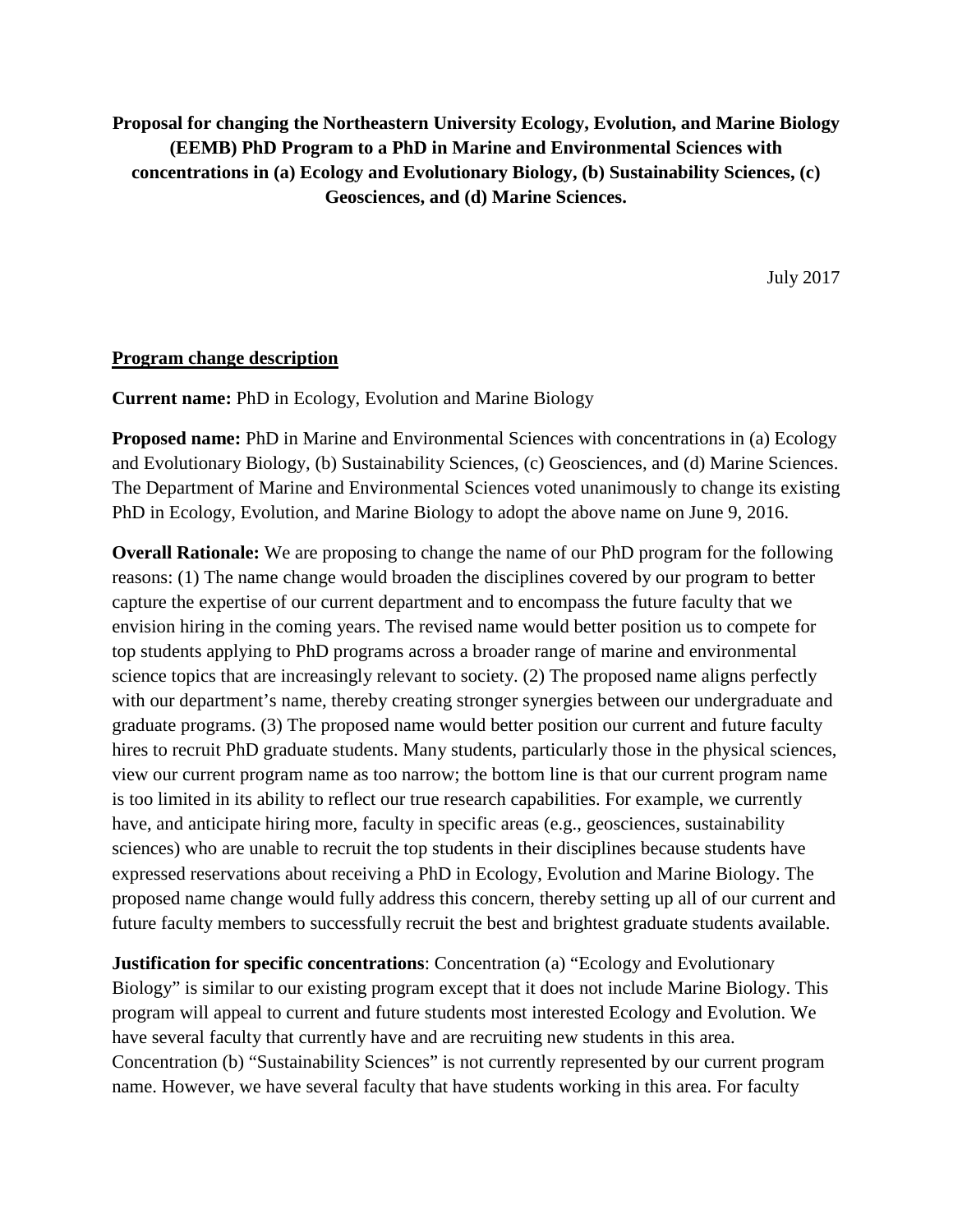working in the area of social-ecological coupling, this concentration would greatly facilitate their ability to recruit the best graduate students. This concentration would allow our department to highlight better the numerous avenues of research we have ongoing in sustainability science, which aligns with Northeastern University's commitment to sustainability. Concentration (c) "Geosciences" would enhance the ability of the current and future geosciences faculty in our department to attract the best geosciences students. As mentioned above, prospective students in the physical sciences currently view our program as too narrow, and the yield rate for these prospective students has been low in recent years. Concentration (d) "Marine Sciences" will encompass the marine biology students that are currently in our program, but broadens the scope of this area to include chemical, physical and geological marine sciences. Once again, the scope of our current program name is too narrow relative to our true research capabilities.

## **Proposed Curriculum Revisions**

The Ph.D. degree requires completion of 30 SH of course work (Including 20 SH of graded coursework). Currently, we require students with a Bachelor's Degree to complete 20 graded SH, 8 ungraded research SH, and 2 SH of Colloquium (EEMB 7100). We are proposing removing the requirement that students complete 2 SH of colloquium. Instead, we propose to have students complete two 2 SH seminar courses (the seminar in their concentration and one of the three from the other concentrations – see below for details). Students are also required to complete at least 3 SH course in statistics (e.g., Biostatistics). Students will round out their 20 hours of graded coursework with 13 SH of electives. They will also complete 8 SH of ungraded research and 2 SH of Readings in their discipline. Students will enroll in this readings course in their third semester while preparing for their Oral Examination. The topics for this course will be determined by their committee, with each committee member assigning one topic area and associated readings (e.g., textbooks and journal articles).

Students entering with a Master's Degree are required to complete both of the seminar courses described above as well as the statistics course and the readings course in their discipline. Students that have extensive experience in statistics may have their advisor appeal to the graduate committee to waive the statistics requirement.

## **Coursework for the 4 specific concentrations:**

The overall Ecology and Evolutionary Biology concentration curriculum consists of: **2 SH** – MESC71XX, Seminar in Ecology and Evolutionary Biology

Students will complete One of our other three seminar courses: **2 SH** – MESC71XX, Seminar in Sustainability Sciences\* **2 SH** – MESC71XX, Seminar in Geosciences\* **2 SH** – MESC71XX, Seminar in Marine Sciences\*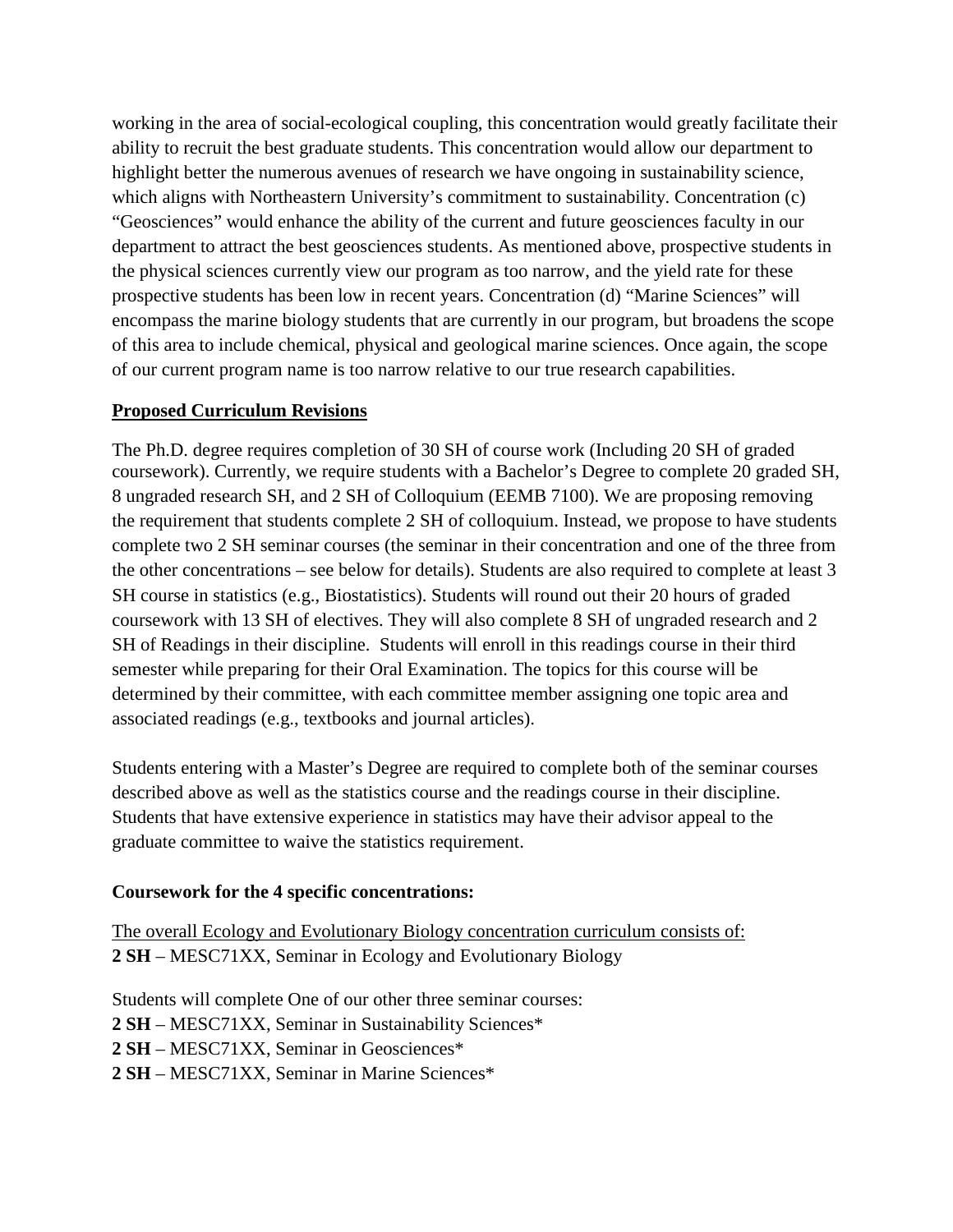Students will complete at least **3 SH** of coursework in statistics: ENVR5500/1, Biostatistics and lab\*

To round out their 20 hours of graded coursework, student will complete **13 SH** of electives (see Program Requirements Form for detailed list of electives).

Students without a Master's Degree upon entering will complete the following research requirement: **8 SH** – MESC8984, Research

Students entering our program with a Master's degree are only required to complete the two seminar courses and the statistics course requirement.

All students will complete the following ungraded course requirement: **2 SH** – MESC89XX, Readings in Ecology and Evolutionary Biology\*

\*all courses with an asterisk are in the process of being created

The overall Sustainability Sciences concentration curriculum consists of: **2 SH** – MESC71XX, Seminar in Sustainability Sciences

Students will complete One of our other three seminar courses: **2 SH** – MESC71XX, Seminar in Ecology and Evolutionary Biology\* **2 SH** – MESC71XX, Seminar in Geosciences\* **2 SH** – MESC71XX, Seminar in Marine Sciences\*

Students will complete at least **3 SH** of coursework in statistics: ENVR5500/1, Biostatistics and lab\* SOCL 7210, Statistical Methods of Sociology SOCL 7215, Advanced Quantitative Techniques

To round out their 20 hours of graded coursework, student will complete 12 SH of electives (see Program Requirements Form for detailed list of electives).

Students without a Master's Degree upon entering will complete the following research requirement:

**8 SH** – MESC8984, Research

Students entering our program with a Master's degree are only required to complete the two seminar courses and the statistics course requirement.

All students will complete the following ungraded course requirement: **2 SH** – MESC89XX, Readings in Sustainability\*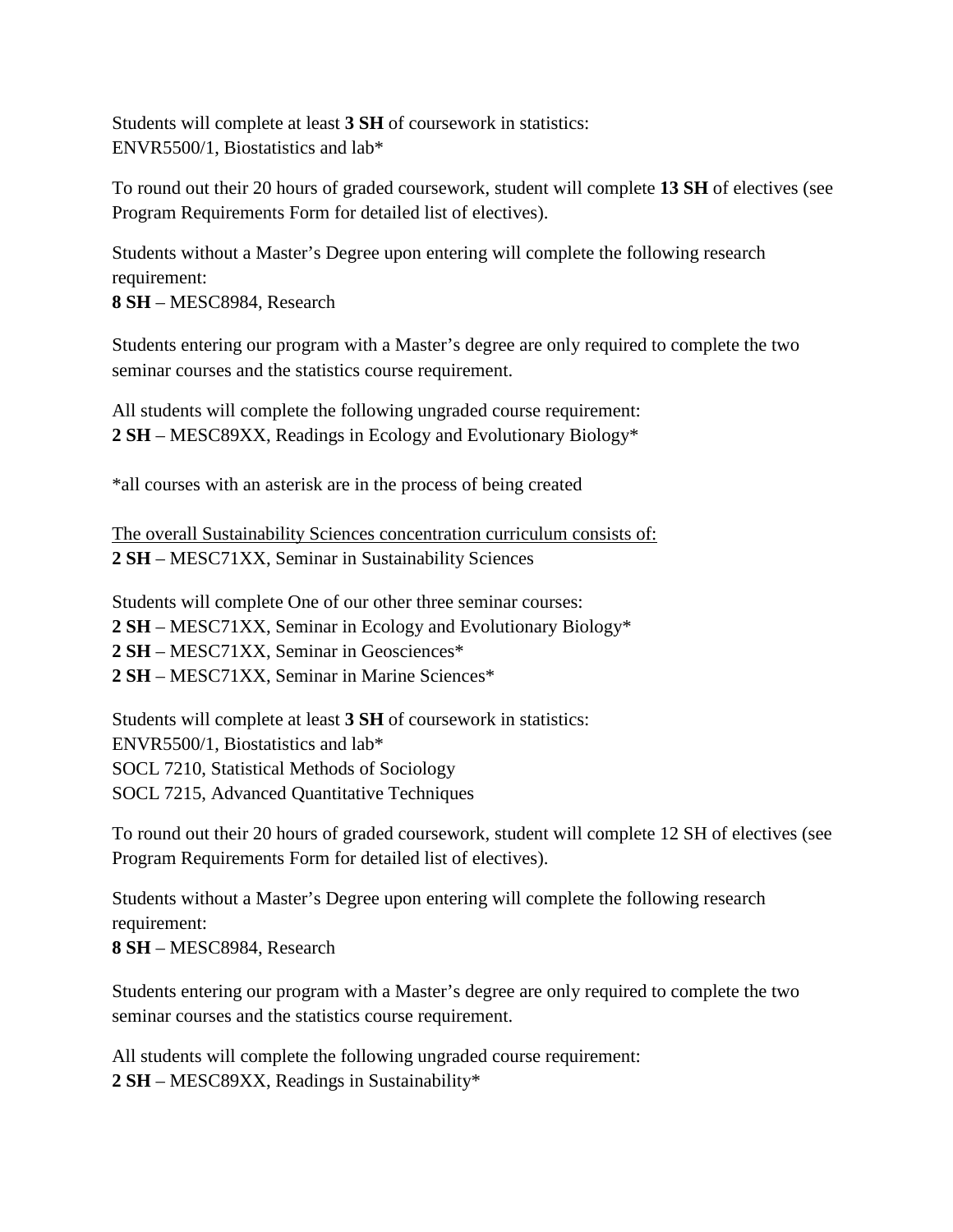The overall Geosciences concentration curriculum consists of: **2 SH** – MESC71XX, Seminar in Geosciences

Students will complete One of our other three seminar courses:

**2 SH** – MESC71XX, Seminar in Ecology and Evolutionary Biology\*

- **2 SH** MESC71XX, Seminar in Sustainability Sciences\*
- **2 SH** MESC71XX, Seminar in Marine Sciences\*

Students will complete at least **3 SH** of coursework in statistics: ENVR5500/1, Biostatistics and lab\*

To round out their 20 hours of graded coursework, student will complete 12 SH of electives (see Program Requirements Form for detailed list of electives).

Students without a Master's Degree upon entering will complete the following research requirement:

**8 SH** – MESC8984, Research

Students entering our program with a Master's degree are only required to complete the two seminar courses and the statistics course requirement.

All students will complete the following ungraded course requirement: **2 SH** – MESC89XX, Readings in Geosciences\*

The overall Marine Sciences concentration curriculum consists of: **2 SH** – MESC71XX, Seminar in Marine Sciences

Students will complete One of our other three seminar courses: **2 SH** – MESC71XX, Seminar in Ecology and Evolutionary Biology\* **2 SH** – MESC71XX, Seminar in Sustainability\* **2 SH** – MESC71XX, Seminar in Marine Sciences\*

Students will complete at least **3 SH** of coursework in statistics: ENVR5500/1, Biostatistics and lab\*

To round out their 20 hours of graded coursework, student will complete 12 SH of electives (see Program Requirements Form for detailed list of electives).

Students without a Master's Degree upon entering will complete the following research requirement:

**8 SH** – MESC8984, Research

Students entering our program with a Master's degree are only required to complete the two seminar courses and the statistics course requirement.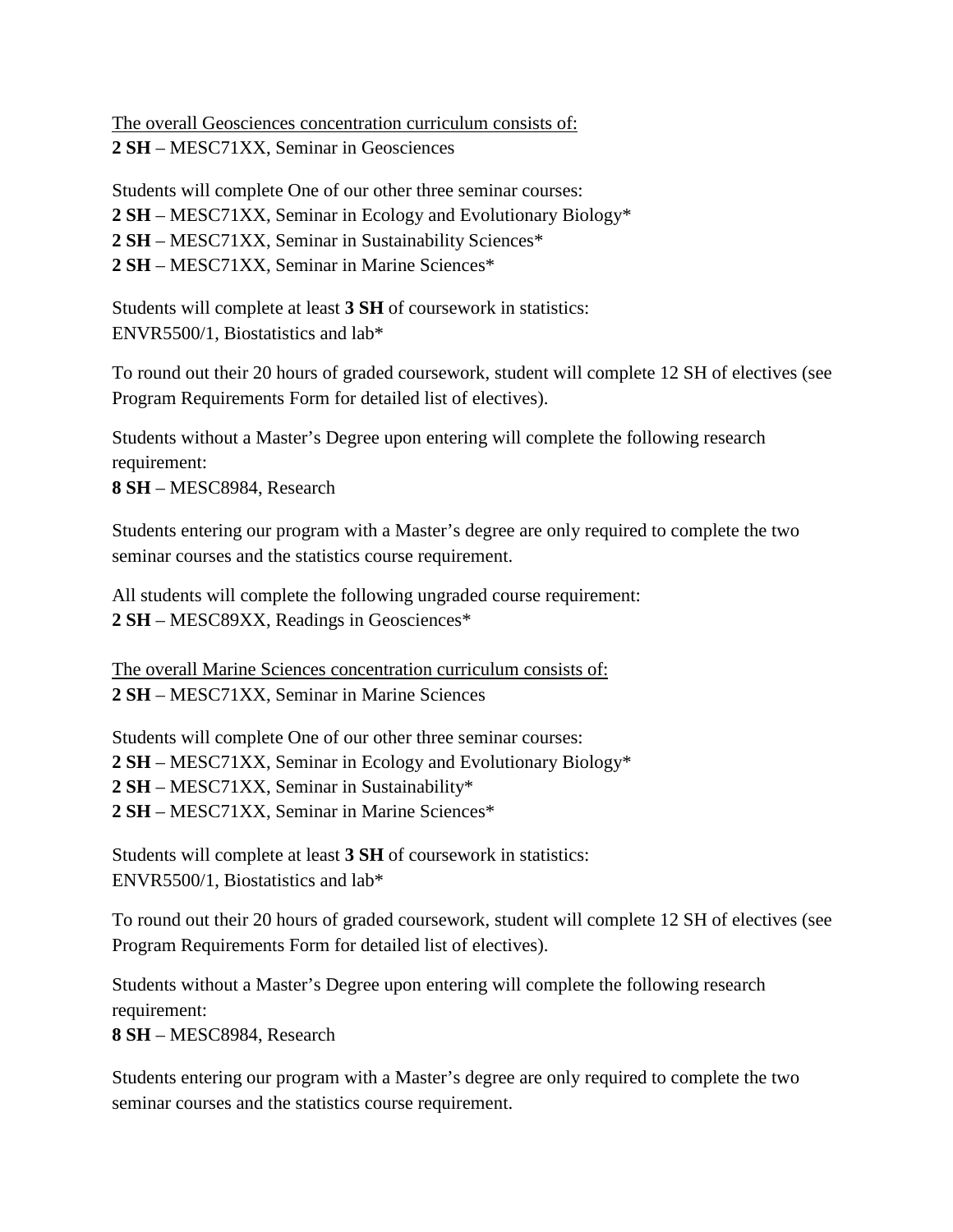All students will complete the following ungraded course requirement: **2 SH** – MESC89XX, Readings in Marine Sciences\*

# **Current faculty with Expertise in each concentration:** Ecology and Evolutionary Biology: Jennifer Bowen William Detrich Tarik Gouhier Jonathan Grabowski Brian Helmuth Randall Hughes David Kimbro Kathleen Lotterhos Rebecca Rosengaus Steven Scyphers Geoffrey Trussell Steve Vollmer Sustainability Sciences: Jonathan Grabowski Brian Helmuth Randall Hughes David Kimbro

Steven Scyphers

Geosciences: